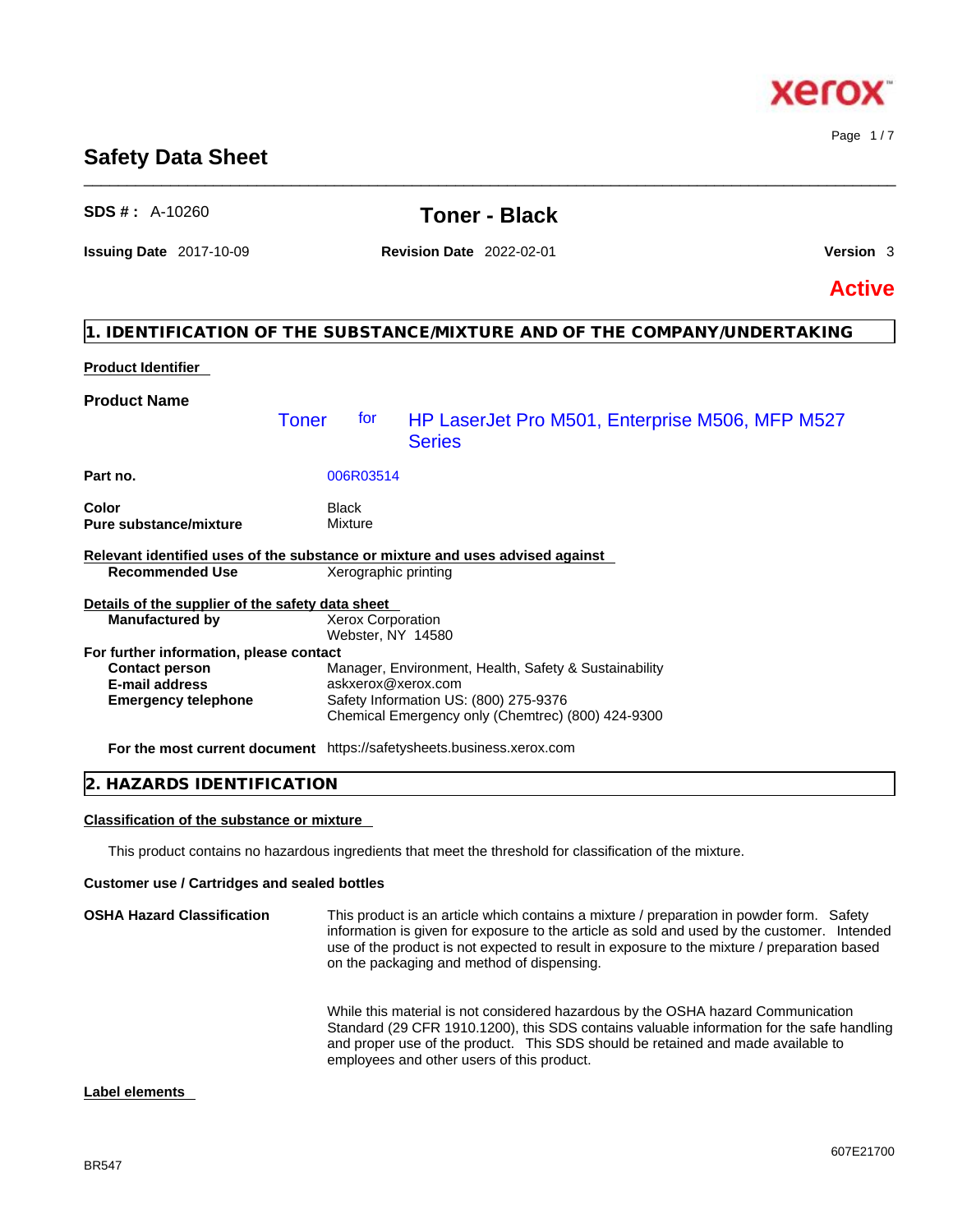

# \_\_\_\_\_\_\_\_\_\_\_\_\_\_\_\_\_\_\_\_\_\_\_\_\_\_\_\_\_\_\_\_\_\_\_\_\_\_\_\_\_\_\_\_\_\_\_\_\_\_\_\_\_\_\_\_\_\_\_\_\_\_\_\_\_\_\_\_\_\_\_\_\_\_\_\_\_\_\_\_\_\_\_\_\_\_\_\_\_\_\_\_\_\_ **SDS # :** A-10260 **Toner - Black** Page 2 / 7

| <b>Signal Word</b>              | None          |
|---------------------------------|---------------|
| <b>Hazard Statements</b>        | None required |
| <b>Precautionary Statements</b> | None required |

### **Other hazards**

No hazard expected under normal conditions of use

**3. COMPOSITION/INFORMATION ON INGREDIENTS** 

### **Mixtures**

| <b>Chemical Name</b> | CAS No.     | Weight %  | <b>Classification (Req.</b><br>1272/2008) | <b>Hazard Statements</b> |
|----------------------|-------------|-----------|-------------------------------------------|--------------------------|
| Resin                | Proprietary | 40-60     | $\sim$                                    | $\sim$                   |
| Iron oxide           | 1317-61-9   | $35 - 55$ | $\overline{\phantom{m}}$                  | $\overline{\phantom{a}}$ |
| Wax                  | Proprietary | $1 - 10$  | $\sim$                                    | $\mathbf{u}$             |
| Amorphous silica     | 7631-86-9   | <5        | $\sim$                                    | $\sim$                   |

"--" indicates no classification or hazard statements apply.

## **4. FIRST AID MEASURES**

### **Description of first-aid measures**

| <b>General advice</b> | For external use only. When symptoms persist or in all cases of doubt seek medical advice.                                                 |
|-----------------------|--------------------------------------------------------------------------------------------------------------------------------------------|
|                       | Show this material safety data sheet to the doctor in attendance.                                                                          |
| Eye contact           | Immediately flush with plenty of water. After initial flushing, remove any contact lenses and<br>continue flushing for at least 15 minutes |
| <b>Skin contact</b>   | Wash skin with soap and water                                                                                                              |
| <b>Inhalation</b>     | Move to fresh air                                                                                                                          |
| <b>Ingestion</b>      | Rinse mouth with water and afterwards drink plenty of water or milk                                                                        |

| MOST IMPORTANT SYMPTOMS AND CHECTS, DOIN ACUTE AND DETAYED |                                                                                  |
|------------------------------------------------------------|----------------------------------------------------------------------------------|
| Acute toxicity                                             |                                                                                  |
| Eyes                                                       | No known effect                                                                  |
| <b>Skin</b>                                                | No known effect                                                                  |
| <b>Inhalation</b>                                          | No known effect                                                                  |
| Ingestion                                                  | No known effect                                                                  |
| Chronic toxicity                                           | No known effects under normal use conditions                                     |
| Main symptoms                                              | Overexposure may cause:<br>mild respiratory irritation similar to nuisance dust. |
| <b>Aggravated Medical Conditions</b>                       | None under normal use conditions                                                 |
|                                                            | Indication of immediate medical attention and special treatment needed           |
| Destastian of first aiders                                 | No appoint protective courspoont required                                        |

**Protection of first-aiders** No special protective equipment required **Notes to physician** Treat symptomatically

## **5. FIRE-FIGHTING MEASURES**

**Extinguishing media**  Use water spray or fog; do not use straight streams, Foam **Unsuitable extinguishing media** Do not use a solid water stream as it may scatterand spread fire

### **Special hazards arising from the substance or mixture**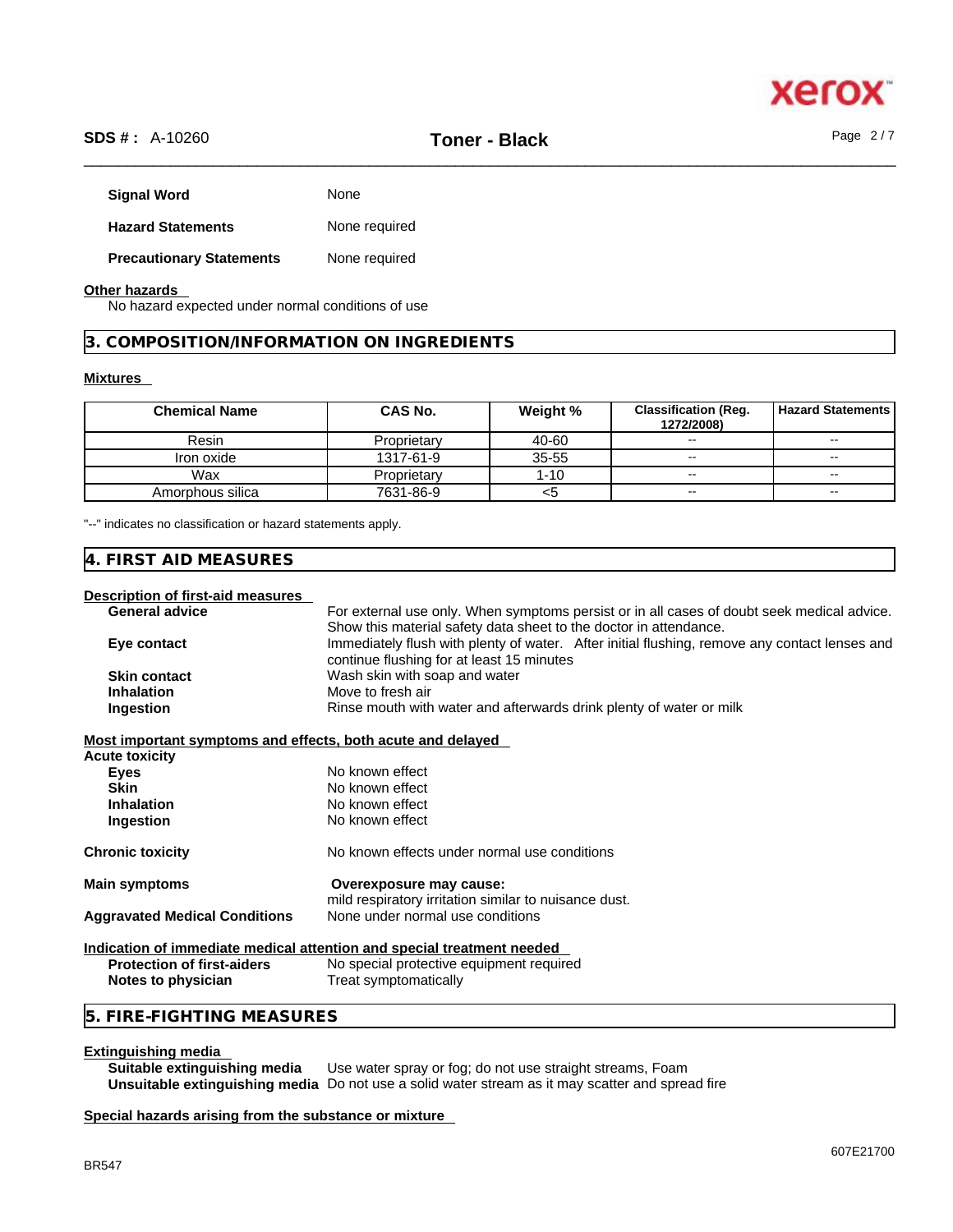Fine dust dispersed in air, in sufficient concentrations, and in the presence of an ignition source is a potential dust explosion hazard

### **Hazardous combustion products**

Hazardous decomposition products due to incomplete combustion, Carbon oxides, Nitrogen oxides (NOx)

### **Advice for fire-fighters**

In the event of fire and/or explosion do not breathe fumes. Wear fire/flame resistant/retardant clothing. Use self-contained pressure-demand breathing apparatus if needed to prevent exposure to smoke or airborne toxins. Wear self-contained breathing apparatus and protective suit

### **Other information**

**Flash point** 

**Flammability** Not flammable. Will not readily ignite.<br> **Flash point Not applicable** 

### **6. ACCIDENTAL RELEASE MEASURES**

### **Personal precautions, protective equipment and emergency procedures**

Avoid breathing dust

### **Environmental precautions**

Although toner is not an aquatic toxin, microplastics may be a physical hazard to aquatic life and should not be allowed to enter drains, sewers, or waterways

### **Methods and material for containment and cleaning up**

**Methods for containment** Prevent dust cloud

**Methods for cleaning up** Use an electrically protected vacuum cleaner to remove excess, then wash with COLD water. Hot water fuses the toner, making it difficult to remove

### **Reference to other sections**

See section 12 for additional ecological information See Section 13 for additional information

**7. HANDLING AND STORAGE** 

### **Precautions for safe handling**

Advice on safe handling **Handle** in accordance with good industrial hygiene and safety practice, Avoid dust accumulation in enclosed space, Prevent dust cloud

**Hygiene measures** None under normal use conditions

### **Conditions for safe storage, including any incompatibilities**

**Technical measures and storage conditions**

Keep container tightly closed in a dry and well-ventilated place, Store at room temperature

**Incompatible products** None

**Specific end uses** 

Xerographic printing

### **8. EXPOSURE CONTROLS/PERSONAL PROTECTION**

**Control parameters Exposure Limits**

**ACGIH TLV TWA** 10 mg/m<sup>3</sup> (inhalable particles)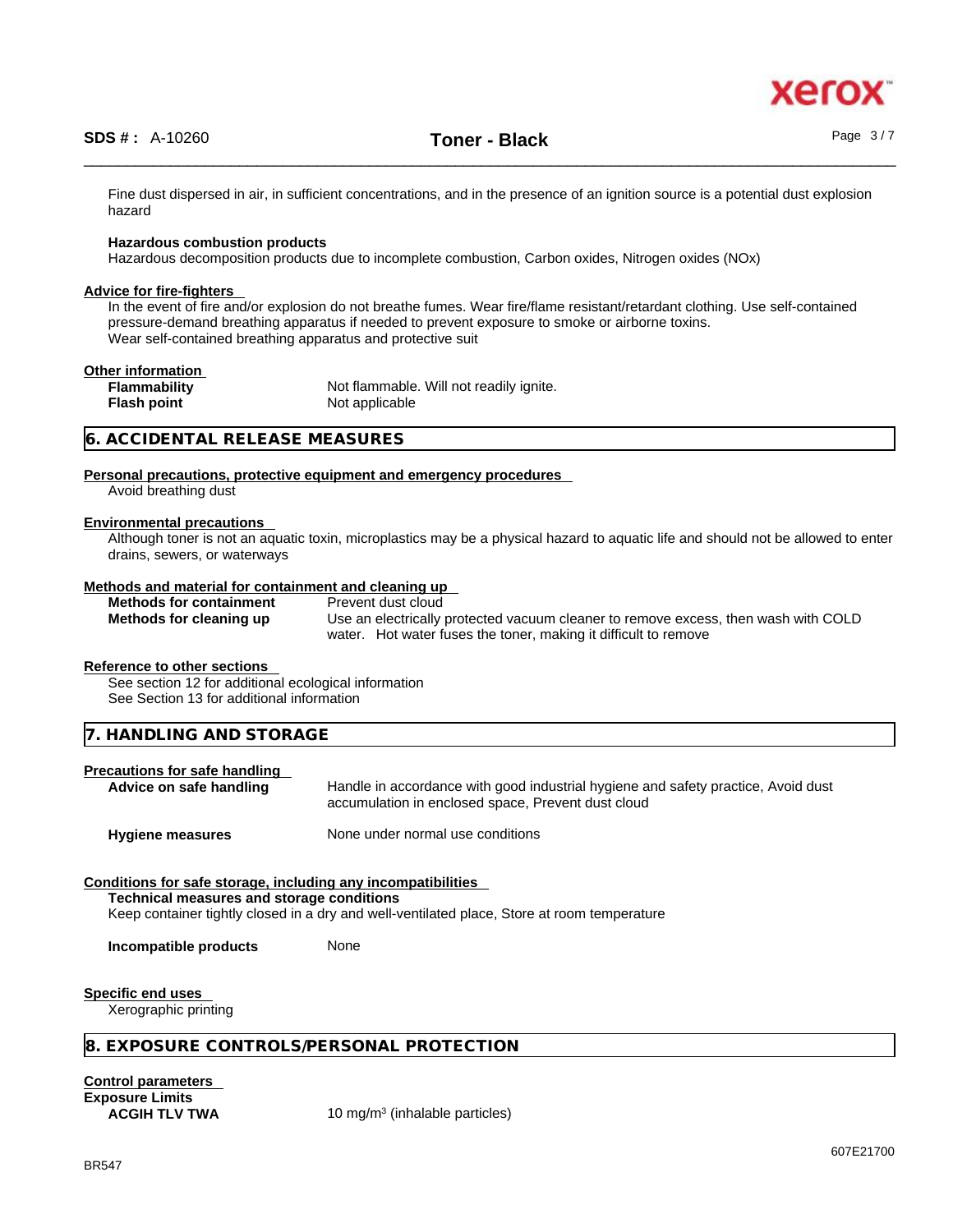

| <b>ACGIH TLV TWA</b>        | 3 mg/m <sup>3</sup> (respirable dust)  |
|-----------------------------|----------------------------------------|
| <b>OSHA PEL TWA</b>         | 15 mg/m <sup>3</sup> (total dust)      |
| <b>OSHA PEL TWA</b>         | $5 \text{ mg/m}^3$ (respirable dust)   |
| <b>Xerox Exposure Limit</b> | $2.5 \text{ mg/m}^3$ (total dust)      |
| <b>Xerox Exposure Limit</b> | $0.4 \text{ mg/m}^3$ (respirable dust) |

### **Component Information**

| Chemical | ACGIH <sup>-</sup> | <b>OSHA PFI</b> |
|----------|--------------------|-----------------|
| Name     | --                 | --              |
| Wax      | TWA.<br>ma/m       |                 |

### **Exposure controls**

**Engineering measures** None under normal use conditions

### **Individual protection measures, such as personal protective equipment (PPE)**

| <b>Eye/Face protection</b>    |  |
|-------------------------------|--|
| <b>Hand protection</b>        |  |
| Skin and body protection      |  |
| <b>Respiratory protection</b> |  |

**Eye/Face protection** No special protective equipment required **Hand protection** No special protective equipment required **Skin and body protection** No special protective equipment required **Respiratory protection** No special protective equipment required.

### **Environmental Exposure Controls**

| <b>Environmental Exposure</b> | Keep out of drains, sewers, ditches and waterways |
|-------------------------------|---------------------------------------------------|
| <b>Controls</b>               |                                                   |

## **9. PHYSICAL AND CHEMICAL PROPERTIES**

### **Information on basic physical and chemical properties**

| Appearance<br><b>Physical state</b><br>Color                                                                                                                                                            | Powder<br>Solid<br><b>Black</b>                                     |                                                                                                                                                                                                                       | Odor<br><b>Odor threshold</b><br>рH | Faint<br>Not applicable<br>Not applicable                                                    |
|---------------------------------------------------------------------------------------------------------------------------------------------------------------------------------------------------------|---------------------------------------------------------------------|-----------------------------------------------------------------------------------------------------------------------------------------------------------------------------------------------------------------------|-------------------------------------|----------------------------------------------------------------------------------------------|
| <b>Flash point</b>                                                                                                                                                                                      |                                                                     | Not applicable                                                                                                                                                                                                        |                                     |                                                                                              |
| <b>Melting / Freezing Point</b><br><b>Boiling point/range</b><br>Softening point                                                                                                                        |                                                                     | Not applicable<br>Not applicable<br>49 - 60 °C                                                                                                                                                                        | 120 - 140 °F                        |                                                                                              |
| <b>Evaporation rate</b><br><b>Flammability</b>                                                                                                                                                          | <b>Flammability Limits in Air</b>                                   | Not applicable<br>Not flammable. Will not readily ignite.<br>Not applicable                                                                                                                                           |                                     |                                                                                              |
| Vapor pressure<br>Vapor density<br><b>Specific gravity</b><br><b>Water solubility</b><br><b>Partition coefficient</b><br><b>Viscosity</b><br><b>Explosive properties</b><br><b>Oxidizing properties</b> | <b>Autoignition temperature</b><br><b>Decomposition temperature</b> | Not applicable<br>Not applicable<br>2<br>$\tilde{\phantom{a}}$<br>Negligible<br>Not applicable<br>Not applicable<br>Not determined<br>Not applicable<br>source is a potential dust explosion hazard<br>Not applicable |                                     | Fine dust dispersed in air, in sufficient concentrations, and in the presence of an ignition |
| Other information                                                                                                                                                                                       |                                                                     |                                                                                                                                                                                                                       |                                     |                                                                                              |
|                                                                                                                                                                                                         |                                                                     |                                                                                                                                                                                                                       |                                     |                                                                                              |

None

**10. STABILITY AND REACTIVITY**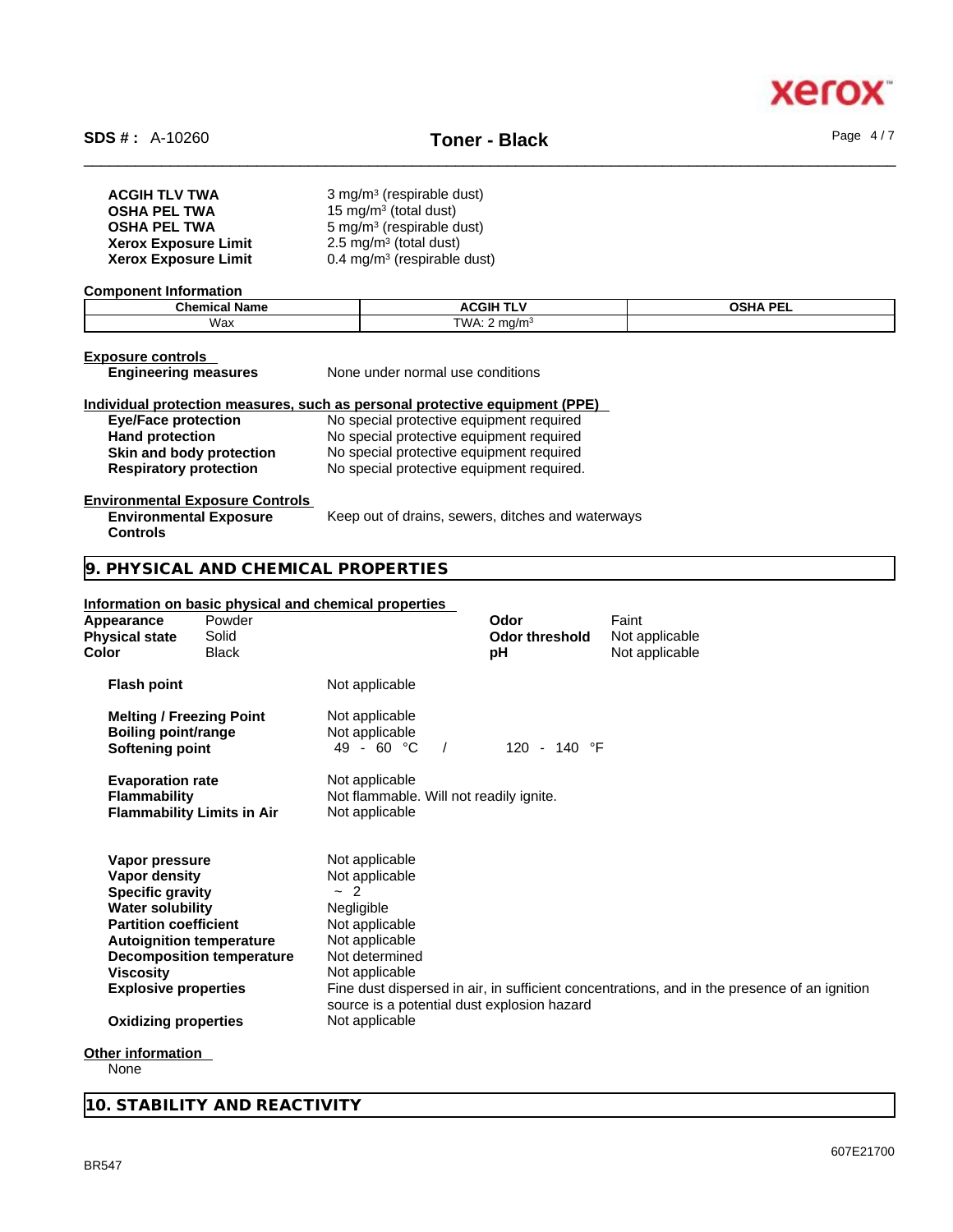xer

### **Reactivity**

No dangerous reaction known under conditions of normal use

### **Chemical stability**

Stable under normal conditions.

# **Possibility of hazardous reactions**

**Hazardous reactions**<br> **Hazardous polymerization**<br>
Hazardous polymerization<br>
Hazardous polymerization **Hazardous polymerization does not occur** 

### **Conditions to avoid**

Prevent dust cloud. Fine dust dispersed in air, in sufficient concentrations, and in the presence of an ignition source is a potential dust explosion hazard.

### **Incompatible Materials**

None

### **Hazardous decomposition products**

None under normal use

### **11. TOXICOLOGICAL INFORMATION**

*The toxicity data noted below is based on the test results of similar reprographic materials.* 

### **Information on toxicological effects**

## **Acute toxicity**

### **Product Information**

**Irritation** No skin irritation, No eye irritation **Oral LD50** > 5 g/kg (rat) **Dermal LD50**  $\rightarrow$  5 g/kg (rabbit)<br>**LC50 Inhalation**  $\rightarrow$  5 mg/L (rat, 4 hr **LC50 Inhalation** > 5 mg/L (rat, 4 hr)

### **Component Information**

| <b>Chemical Name</b> | <b>LC50</b> Inhalation  | <b>Dermal LD50</b>     | Oral LD50              |
|----------------------|-------------------------|------------------------|------------------------|
| Iron oxide           |                         |                        | (Rat<br>10000 mg/kg    |
| Wax                  |                         | 3600 ma/ka (<br>Rabbit | 5000 mg/kg (Rat)       |
| Amorphous silica     | 「Rat)1 h<br>$>2.2$ ma/L | Rabbit<br>>2000 mg/kg  | ، Rat ا<br>>5000 mg/kg |

**Chronic toxicity**

| <b>Sensitization</b>         | No sensitization responses were observed      |
|------------------------------|-----------------------------------------------|
| <b>Neurological Effects</b>  | No information available                      |
| <b>Target organ effects</b>  | None known                                    |
| <b>CMR Effects</b>           |                                               |
| <b>Mutagenic effects</b>     | Not mutagenic in AMES Test                    |
| <b>Reproductive toxicity</b> | No information available                      |
| Carcinogenicity              | Contains no ingredient listed as a carcinogen |
| <b>Other toxic effects</b>   |                                               |
| <b>Aspiration Hazard</b>     | Not applicable                                |
| Other adverse effects        | None known                                    |

### **Information on other hazards**

**Endocrine disrupting properties** This product does not contain any known or suspected endocrine disruptors

### **12. ECOLOGICAL INFORMATION**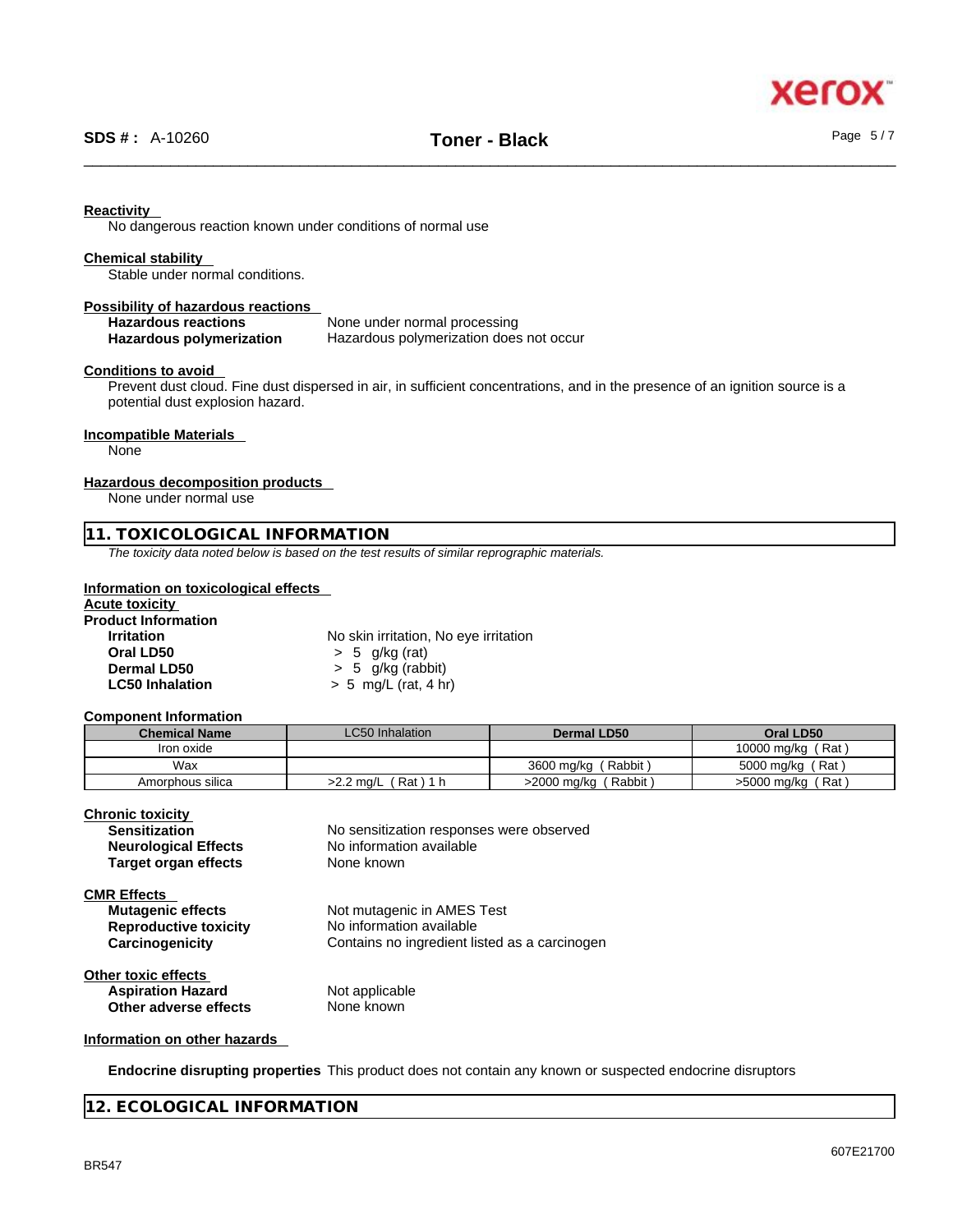

### **Toxicity**

On available data, the mixture / preparation is not harmful to aquatic life **Component Information**

| <b>Chemical Name</b> | Toxicity to algae    | <b>Toxicity to fish</b> | <b>Toxicity to</b> | Toxicity to daphnia and      |
|----------------------|----------------------|-------------------------|--------------------|------------------------------|
|                      |                      |                         | microorganisms     | lother aquatic invertebrates |
| Amorphous silica     | 440 mg/L EC50 72 h   | $LC50 = 5000$ mg/L      |                    | $EC50 = 7600$ mg/L 48 h      |
|                      | (Pseudokirchneriella | Brachydanio rerio 96 h  |                    |                              |
|                      | subcapitata)         |                         |                    |                              |

### **Persistence and degradability**

Not readily biodegradable

### **Bioaccumulative potential**

Bioaccumulation is unlikely

### **Mobility in soil**

Insoluble in water

### **Results of PBT and vPvB assessment**

This substance is not considered to be persistent, bioaccumulating nor toxic (PBT)

### **Endocrine disrupting properties**

The environmental impact of this product has not been fully investigated However, this preparation is not expected to present significant adverse environmental effects.

### **Other adverse effects**

Although toner is not an aquatic toxin, microplastics may be a physical hazard to aquatic life and should not be allowed to enter drains, sewers, or waterways.

| 13. DISPOSAL CONSIDERATIONS                              |                                                                                                                                                                             |  |  |  |
|----------------------------------------------------------|-----------------------------------------------------------------------------------------------------------------------------------------------------------------------------|--|--|--|
| Waste treatment methods<br><b>Waste Disposal Methods</b> | Can be landfilled or incinerated, when in compliance with local regulations If incineration is<br>to be carried out, care must be exercised to prevent dust clouds forming. |  |  |  |
| Contaminated packaging                                   | No special precautions are needed in handling this material                                                                                                                 |  |  |  |
| Other information                                        | Although toner is not an aquatic toxin, microplastics may be a physical hazard to aquatic life<br>and should not be allowed to enter drains, sewers, or waterways.          |  |  |  |

### **14. TRANSPORT INFORMATION**

This material is not subject to regulation as a hazardous material for shipping

### **15. REGULATORY INFORMATION**

### **Safety, health and environmental regulations/legislation specific for the substance or mixture**

### **OSHA Regulatory Status**

This product is an article which contains a mixture / preparation in powder form. Safety information is given for exposure to the article as sold and used by the customer. Intended use of the product is not expected to result in exposure to the mixture / preparation based on the packaging and method of dispensing.